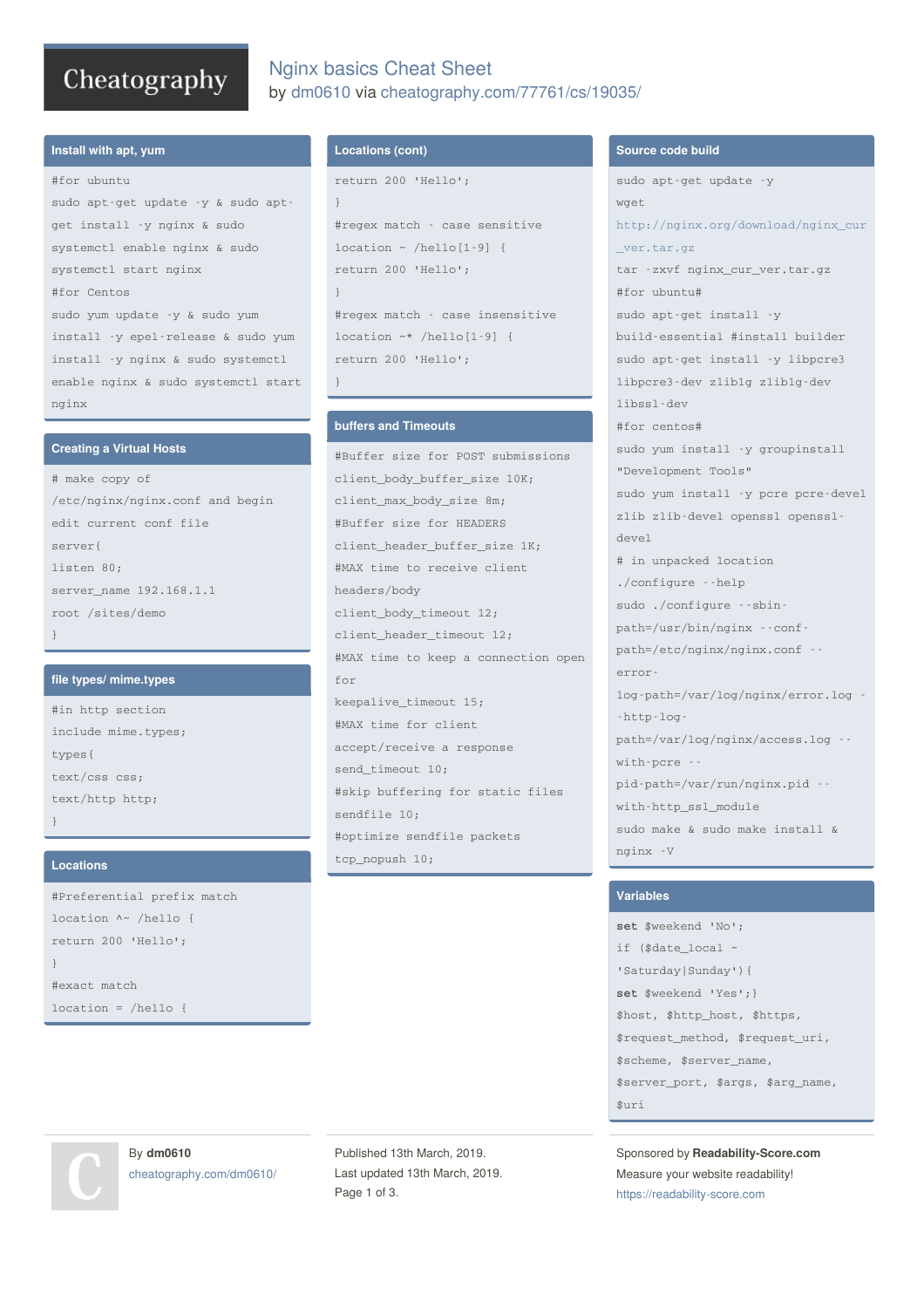# Cheatography

## Nginx basics Cheat Sheet by [dm0610](http://www.cheatography.com/dm0610/) via [cheatography.com/77761/cs/19035/](http://www.cheatography.com/dm0610/cheat-sheets/nginx-basics)

#### **Rewrites & Redirects**

# Simple redirect location /logo{ return 307 /logo.png; } #simple rewrite rewrite ^/user/(\w+)/(something) /greet/\$1 \$2; rewrite ^/rewriteme/(.\*)\$ /\$1 last;

### **try\_files**

root /var/www/main; try\_files \$uri \$uri.html \$uri/ /fallback/index.html;

#### **dynamic modules**

load\_module modules/nginx\_http\_image\_filter\_module.so; http{server{location=logo.png{image\_filter rotate 180;}}}

#### **headers&expires**

location  $~\sim~$  \.(jpg|png|js) { access\_log off; add\_header Cache-Control public; add\_header Pragma public; add\_header Vary Accept-Encoding; expires 1M;}

#### **Adding nginx service if source-code**

Create file /lib/systemd/system/nginx.service add and edit for current passes:  $[Uni+1]$ Description=The NGINX HTTP and reverse proxy server

#### **Adding nginx service if source-code (cont)**

After=syslog.target network.target remote-fs.target nss-lookup.target [Service] Type=forking PIDFile=/run/nginx.pid ExecStartPre=/usr/sbin/nginx -t ExecStart=/usr/sbin/nginx ExecReload=/usr/sbin/nginx -s reload ExecStop=/bin/kill -s QUIT \$MAINPID PrivateTmp=true [Install] WantedBy=multi-user.target

[https://www.nginx.com/resources/wiki/start/t](https://www.nginx.com/resources/wiki/start/topics/examples/systemd/) opics/examples/systemd/

#### **PHP Processing**

```
sudo apt-get update -y & sudo
apt-get -y install php-fpm &
sudo enable php7.2-fpm
user www-data
server{
index index.php index.html;
location / {
   try_files $uri $uri/ =404;
 }
 location ~\.php${
   #pass php request to the
php-fpm service(fastcgi)
   include fastcgi.conf
   fastcgi_pass
unix:/run/php/php7.2-fpm.sock
 }
}
```
#### **worker\_processes**

worker processes auto;  $\arctan t$   $\epsilon$   $\epsilon$ worker\_connections 1024;} # yuo can test connection\_per\_core limit by 'ulimit -n' command pid /var/run/new\_nginx.pid;

#### **Compressed Responses with gzip**

http{ gzip on; gzip\_comp\_level 4; gzip\_types /text/css /text/javascript;}

#### **FASTCGI Cache**

#configure microcache (fastcgi) fastcgi\_cache\_path /tmp/nginx/cache levels=1:2 keys\_zone=ZONE\_1:100m inactive=60m; fastcgi\_cache\_key "\$scheme\$request\_method\$host\$req uest\_uri"; add\_header X-Cache \$upstream\_cache\_status; location ~\.php\$ { include fastcgi.conf; fastcgi\_pass unix:/run/php/php7.2-fpm.sock; #enabling cahe fastcgi\_cahe ZONE\_1; fastcgi\_cahe\_valid 200 60m; fastcgi\_cahe\_valid 404 10m; }

By **dm0610** [cheatography.com/dm0610/](http://www.cheatography.com/dm0610/)

Published 13th March, 2019. Last updated 13th March, 2019. Page 2 of 3.

Sponsored by **Readability-Score.com** Measure your website readability! <https://readability-score.com>